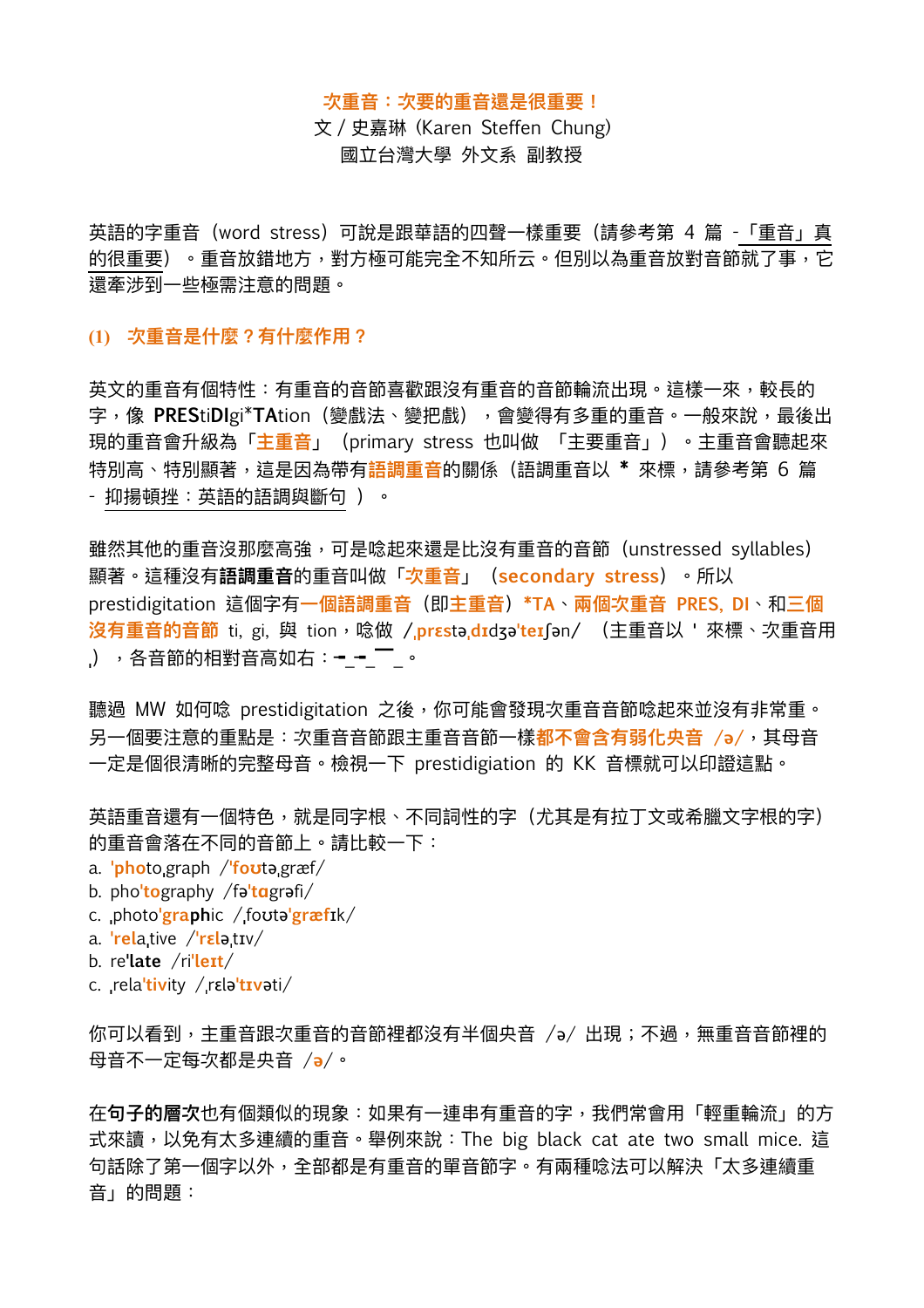(1) 每個有重音的字之後要稍微停頓一下,讓兩個字在時間上隔得比較遠

(2) 隔字才放重音,其他字用次重音來唸,如右:

The **ˈbig ˌ**black **ˈcat ˌ**ate **ˈtwo ˌ**small \***ˈmice**. ╼╼ ╼ ▔╲ (這裡⽤細長的來標次重⾳)。 這個做法跟華語連讀兩個三聲字的聲調變化規則有點類似。

同理,當兩個主重音碰在一起時,第一個會往左移,放在就近的次重音上,例如: afternoon 這個字單獨或在句末出現時,該唸:/ˌæftɚ**ˈnun**/,如 ˌGood ˌafter\*ˈ**noon**! 不過 在 afternoon tea 這個片語中,主重音會從"noon"移到"af"這個音節上,以躲開 tea 這個有重⾳的⾳節;唸做:**ˈaf**ter**ˌ**noon **\*ˈtea**

再舉兩個例子: **ˌ**Tennes**ˈsee** /**ˌ**tɛnə**ˈsi**/ **→ ˈTen**nes**ˌ**see **\*ˈwaltz** /**ˈtɛ**nə**ˌ**si **\*ˈwɔlts/ ˌ**million**ˈaire → ˈmil**lion**ˌ**aire **\*ˈbach**elor 這樣兩個主重音就錯開來了,比較好唸又更悅耳。

**(2) con- 和 com- 詞⾸唸 /ɑ/ 還是 /ə/?** 

"consider"這個字你怎麼唸?像不像 /kan'sida/?像的話,有三個發音錯誤該馬上糾正:

- 1. "n" 要唸舌尖的 /n/ 而非舌後的/n/ (請見第 9 篇 鼻音 /m/、/n/ 與 /n/ —— [No problen?](https://www.ntufe.org/%e9%bc%bb%e9%9f%b3-m-%e3%80%81-n-%e8%88%87-n-no-problen-%ef%bc%88%e4%b8%8a%ef%bc%89/) (上) 與第 10 篇 - 鼻音 /m/、/n/ 與 /ŋ[/ — No problen?](https://www.ntufe.org/%e9%bc%bb%e9%9f%b3-m-%e3%80%81-n-%e8%88%87-n-no-problen-%e4%b8%8b/) (下))
- 2."i"要唸短的 /ɪ/, 不要唸長的 /i/ (請見第 3 篇 /ɪ/ 和 /i/ [到底怎麼分辨?真的有](https://www.ntufe.org/%c9%aa-%e5%92%8c-i-%e5%88%b0%e5%ba%95%e6%80%8e%e9%ba%bc%e5%88%86%e8%be%a8%ef%bc%9f%e7%9c%9f%e7%9a%84%e6%9c%89%e9%80%99%e9%ba%bc%e9%87%8d%e8%a6%81%e5%97%8e%ef%bc%9f/) [這麼重要嗎?](https://www.ntufe.org/%c9%aa-%e5%92%8c-i-%e5%88%b0%e5%ba%95%e6%80%8e%e9%ba%bc%e5%88%86%e8%be%a8%ef%bc%9f%e7%9c%9f%e7%9a%84%e6%9c%89%e9%80%99%e9%ba%bc%e9%87%8d%e8%a6%81%e5%97%8e%ef%bc%9f/))
- 3. 是本次重點:"o" 不要唸長⺟⾳ /ɑ/ ⽽要唸**弱化央⾳ /**ə/**:**/k**ə**n'sɪdɚ/

請聽,再仔細模仿 MW 或 Cambridge 的音檔。這點真的很重要,因為"consider"如果 唸錯的話,⼤概還有很多類似的字你也會唸錯,如:contain /k**ə**n'teɪn/、compress / k**ə**m'prɛs/等。

con- 和 com- 開頭的唸法八九不離十,只要第一個音節沒有重音時,就會唸弱化央音 / kən-/ 或 /kəm-/。這裡所謂的「重音」也包括次重音, 例如, confidential 裡的 con- 就 有次重⾳,所以 "o" 要唸 /ɑ/:/**ˌkɑn**fə**'dɛn**ʃəl]。你會發現,同⼀個字根的不同詞性的字, 重⾳與⺟⾳上的變化很多,如 console /k**ə**n**'soʊl**/ 與 consolation /**ˌkɑn**sə**'leɪ**ʃən/。

詞首 con- 與 com- 沒有重音的字包括:

concern, conclude, conduct (v), confirm, confused, congratulations, connect, consistent, construct, continue, contribute, control, convince; combine, committee, communication, computer, compare, companion, complain, complete

詞首 con- 與 com- 有重音的字包括:

concentrate, concert, confident, conscious, consonant, constant(ly), contact, contribution, conversation; combination, common, comparable **/'kɑmpɚəbəl/**, complicated, composition, compliment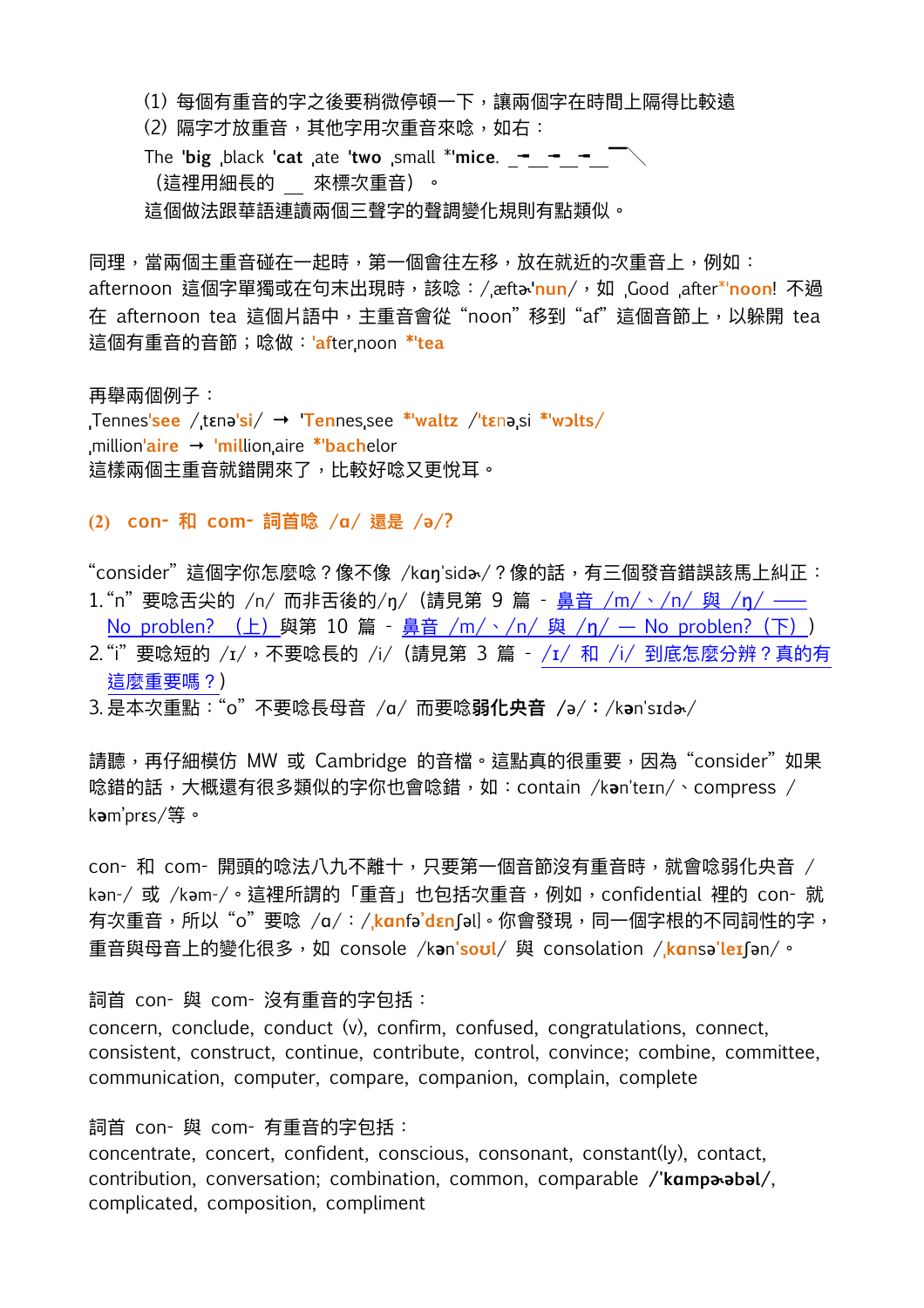切記:無論有無重音,唸詞首 con- 時,舌尖要點到齒齦(「安」的尾音);唸 com-時,雙唇**⼀定要**確實閉合!

### **(3) 動詞 vs. 名詞與形容詞詞尾 -ate:重⾳和⺟⾳不⼀樣!**

雖然雙音節動詞的主重音常落在第二個音節,像 re'**late** 和 de'**bate**,但也有不少 -ate 詞 尾的動詞,主重⾳**不在最後⼀個⾳節**,像 **'dicˌ**tate, **'frusˌ**trate, **'miˌ**grate, **'transˌ**late, **'viˌ**brate 等主重⾳都落在**第⼀個⾳節**(美式英語才如此;英式有時不同——請查字典)。這 些動詞,台灣學生常會直接把主重音誤放在 -ate 上,所以請特別留意。而它們的名詞形 式 -ation 詞尾的主重音都在 -a- 上, 如 vi'bration, trans'lation 等。另外, Locate 和 donate 兩個字,主重音放前面、後面都可以。

兩個音節以上的 -ate 詞尾動詞,像 ap'**pre**ciate、'demon.strate 等,主重音**都不會**是在 ate 上。遇到 -ate 詞尾的動詞,記得要先查字典來確認主重音在哪裡。然而,動詞詞尾 ate 就算沒有主重⾳,也⾄少會有**次重⾳**,所以無論如何,⼀定要唸做有完整⺟⾳的 **/-eɪt/** (有關 -ate /-eɪt/ 的正確發音,請見第 11 篇 - 台式英語三位魁首:/æ/、/ε/ 和 /eɪ [/](https://www.ntufe.org/%e5%8f%b0%e5%bc%8f%e8%8b%b1%e8%aa%9e%e4%b8%89%e4%bd%8d%e9%ad%81%e9%a6%96%ef%bc%9a-ae-%e3%80%81-%c9%9b-%e5%92%8c-e%c9%aa/))。

常見的例子包括: appreciate, associate, celebrate, communicate, complicate, concentrate, cooperate, create, duplicate, educate, estimate, graduate, hesitate, imitate, narrate, participate, separate (注意: 發音是 /ˈsɛpəˌreɪt/)

# 由此類動詞所變出來的字,-ate- 也唸 /-eɪt-/,包括:

(a) 形容詞, 如: abbreviated, complicated, isolated, fascinating, irritating; 和 (b) 名詞,如:narrator (n) /ˈnɛr**ˌ**eɪtɚ/(注意重⾳與⺟⾳!**不要唸**⼀般台灣⼈常唸的/ ˈnærətɚ/!)。

反之,**名詞**和**形容詞**的 -ate 詞尾都唸做**含有弱化央⾳ /ə/** 的 **/-ət/**。"appropriate" (adj) 不唸 /əˈproʊpriˌeɪt/ ⽽唸 /əˈproʊpriə**t**/;"delicate"不唸 /ˈdɛlɪˌkeɪt/ ⽽唸 /ˈdɛlɪk**ət**/! 這點 請加倍努力去注意與糾正!

另外,-ate 詞尾形容詞加上了 -ly 變副詞時,跟形容詞⼀樣,-ate- 唸做 /**ət**/,不唸 / eɪt/。此類的常⾒形容詞和副詞包括:considerate, desperate /ˈdɛsprət/ (注意!只有兩 個音節,請見第 15 篇 - 英語發音百樂篇 (四)[: Pronunciation Potluck \(4\)](https://www.ntufe.org/%e8%8b%b1%e8%aa%9e%e7%99%bc%e9%9f%b3%e7%99%be%e6%a8%82%e7%af%87%ef%bc%88%e5%9b%9b%ef%bc%89-pronunciation-potluck-4/)), elaborate, intimate, intricate, separate (adj) /'sɛprət/ (注意! 只有兩個音節), passionate; approximately, deliberately /ˌdəˈlɪbrətli/, fortunately, immediately, moderately 名詞包括: advocate, associate, certificate, duplicate, estimate, graduate

## **(4) 拼法⼀樣的名詞、形容詞、動詞:怎麼區分?**

英語有很多拼法一樣,重音卻不同的<mark>破音字</mark>,可以稱作 homograph(意思是「寫法一